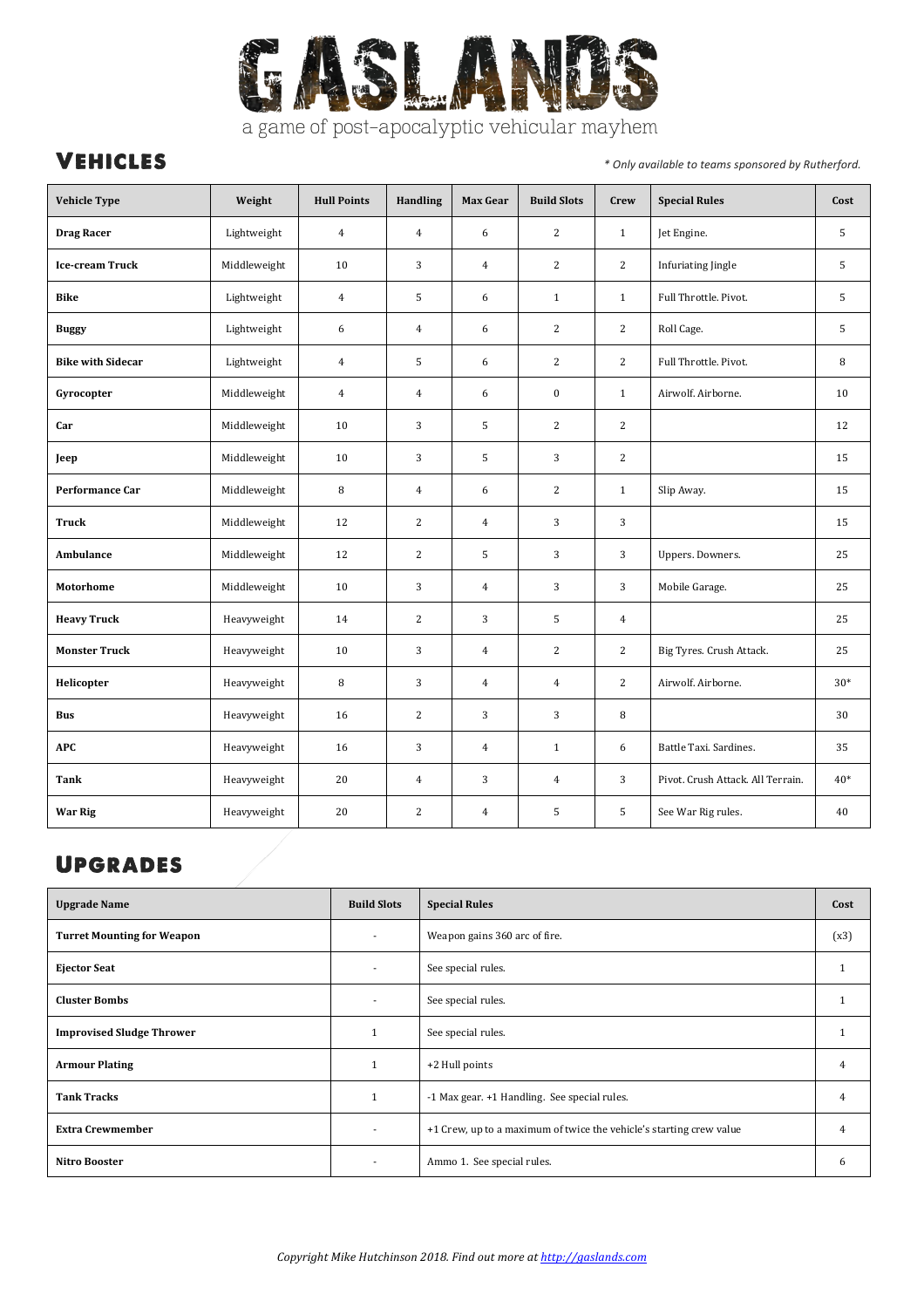**WEAPONS** *\*\** Only available to teams sponsored by Mishkin

| <b>Weapon Name</b>             | <b>Type</b> | <b>Attack</b>    | Range          | <b>Build Slots</b>       | <b>Special Rules</b>                           | Cost           |
|--------------------------------|-------------|------------------|----------------|--------------------------|------------------------------------------------|----------------|
| 125mm Cannon                   | Shooting    | 8D <sub>6</sub>  | Double         | 3                        | Ammo 3. See special rules.                     | 6              |
| <b>Arc Lightning Projector</b> | Shooting    | 6D <sub>6</sub>  | Double         | $\overline{2}$           | Electrical. Ammo 1. See special rules.         | 6              |
| <b>BFG</b>                     | Shooting    | 10D <sub>6</sub> | Double         | $\overline{2}$           | Ammo 1. Ridonkulous Firepower.                 | $\mathbf{1}$   |
| <b>Blunderbuss</b>             | Shooting    | (D6)             | Double         | $\mathbf{1}$             | Scrapshot.                                     | $\overline{2}$ |
| <b>Caltrop Dropper</b>         | Dropped     | $\blacksquare$   | Small Burst    | $\mathbf{1}$             | Ammo 3. See special rules.                     | $\mathbf{1}$   |
| <b>Combat Laser</b>            | Shooting    | 3D <sub>6</sub>  | Double (Burst) | $\mathbf{1}$             | Laser.                                         | 5              |
| <b>Death Ray</b>               | Shooting    | 3D <sub>6</sub>  | Double         | $\mathbf{1}$             | Atomize. Ammo 1.                               | 3              |
| <b>Exploding Ram</b>           | Smash       | $+6D6$           | Smash          | $\mathbf{1}$             | Ammo 1. Highly Explosive. See special rules.   | 3              |
| Flamethrower                   | Shooting    | 6D <sub>6</sub>  | Large Template | $\overline{2}$           | Ammo 3. Large Burst Template. Fire. Explosive. | 6              |
| <b>Gas Grenades</b>            | Shooting    | (1D6)            | Medium         | ÷,                       | Crew Fired. Ammo 5. Blitz. Choking Gas.        | $\mathbf{1}$   |
| <b>Glue Dropper</b>            | Dropped     | ÷,               | Large Burst    | $\mathbf{1}$             | Ammo 1. See special rules.                     | $\mathbf{1}$   |
| <b>Grabber Arm</b>             | Shooting    | 3D <sub>6</sub>  | Short          | $\mathbf{1}$             | Toss.                                          | 6              |
| <b>Grav Gun</b>                | Shooting    | (3D6)            | Double         | $\mathbf{1}$             | Electrical. Ammo 1. Gravity Manipulation       | $\overline{c}$ |
| Grenades                       | Shooting    | 1D <sub>6</sub>  | Medium         | $\overline{a}$           | Crew Fired. Ammo 5. Blast. Explosive. Blitz.   | $\mathbf{1}$   |
| Handgun                        | Shooting    | 1D <sub>6</sub>  | Medium         | $\overline{a}$           | Crew Fired.                                    | ÷,             |
| Harpoon                        | Shooting    | (5D6)            | Double         | $\mathbf{1}$             | Harpoon.                                       | $\overline{c}$ |
| <b>Heavy Machine Gun</b>       | Shooting    | 3D <sub>6</sub>  | Double         | $\mathbf{1}$             |                                                | $\overline{4}$ |
| <b>Homing Missile</b>          | Shooting    | 6D <sub>6</sub>  |                | $\overline{c}$           | Ammo 3. Blast. Heat-seeking. Highly Explosive. | 8              |
| <b>Hypno Ray</b>               | Shooting    | 3D <sub>6</sub>  | Double         | $\mathbf{1}$             | Electrical. Ammo 1. Mind Control               | $\overline{2}$ |
| <b>Kinetic Super Booster</b>   | Shooting    | (6D6)            | Double         | $\overline{2}$           | Electrical. Ammo 1. See special rules.         | 6              |
| <b>Machine Gun</b>             | Shooting    | 2D <sub>6</sub>  | Double         | $1\,$                    |                                                | $\overline{2}$ |
| <b>Magnetic Jammer</b>         | Shooting    |                  | Double         | ä,                       | Electrical. See special rules.                 | $\overline{2}$ |
| Mines                          | Dropped     | 3D <sub>6</sub>  | Small Burst    | $\mathbf{1}$             | Ammo 1. Blast.                                 | $\mathbf{1}$   |
| Mini-Gun                       | Shooting    | 4D <sub>6</sub>  | Double         | $\mathbf{1}$             |                                                | 6              |
| <b>Molotov Cocktails</b>       | Shooting    | 1D <sub>6</sub>  | Medium         |                          | Crew Fired. Ammo 5. Fire. Blitz.               | $\mathbf{1}$   |
| Mortar                         | Shooting    | 4D <sub>6</sub>  | Double         | $\mathbf{1}$             | Ammo 3. See special rules.                     | $\overline{4}$ |
| <b>Oil Slick Dropper</b>       | Dropped     |                  | Large Burst    |                          | Ammo 3. See special rules.                     | $\overline{c}$ |
| Ram                            | Smash       | $+2D6$           | Smash          | $\mathbf{1}$             | See special rules.                             | $\overline{4}$ |
| <b>RC Car Bombs</b>            | Dropped     | $\overline{a}$   | Short          | ÷,                       | Ammo 3. Remote-Controlled Car.                 | 6              |
| Rifle                          | Shooting    | 1D <sub>6</sub>  | Double         | $\blacksquare$           | Crew Fired. Specialist.                        | $\overline{c}$ |
| <b>Rockets</b>                 | Shooting    | 6D6              | Double         | $\overline{2}$           | Ammo 3. Blast. Highly Explosive.               | $\overline{4}$ |
| <b>Sentry Gun</b>              | Dropped     | 2D <sub>6</sub>  |                |                          | Ammo 2. Sentry Gun.                            | $\overline{c}$ |
| Shotgun                        | Shooting    | 2D <sub>6</sub>  | Small Burst    | $\blacksquare$           | Crew Fired. Specialist.                        | 3              |
| Smoke                          | Dropped     | $\overline{a}$   | Large Burst    | $\overline{a}$           | Ammo 3. See special rules.                     | $\mathbf{1}$   |
| <b>Steel Nets</b>              | Shooting    | 1D <sub>6</sub>  | Medium         | $\overline{\phantom{a}}$ | Crew Fired. Specialist. Entangle.              | $\mathbf{1}$   |
| <b>Submachine Guns</b>         | Shooting    | 3D <sub>6</sub>  | Medium         |                          | Crew fired. Specialist.                        | 6              |
| <b>Thumper</b>                 | Shooting    | $\blacksquare$   | Medium         | $\overline{2}$           | Electrical. Ammo 1. See special rules.         | $\overline{4}$ |
| <b>Wreck Lobber</b>            | Shooting    | $\blacksquare$   | Double/Dropped | $\overline{4}$           | Ammo 3. Trebuchet. Low-loader. Dumper          | $\overline{4}$ |
| <b>Wrecking Ball</b>           | Shooting    | $\blacksquare$   |                | $\mathbf{1}$             | Steel Ball                                     | $\overline{4}$ |